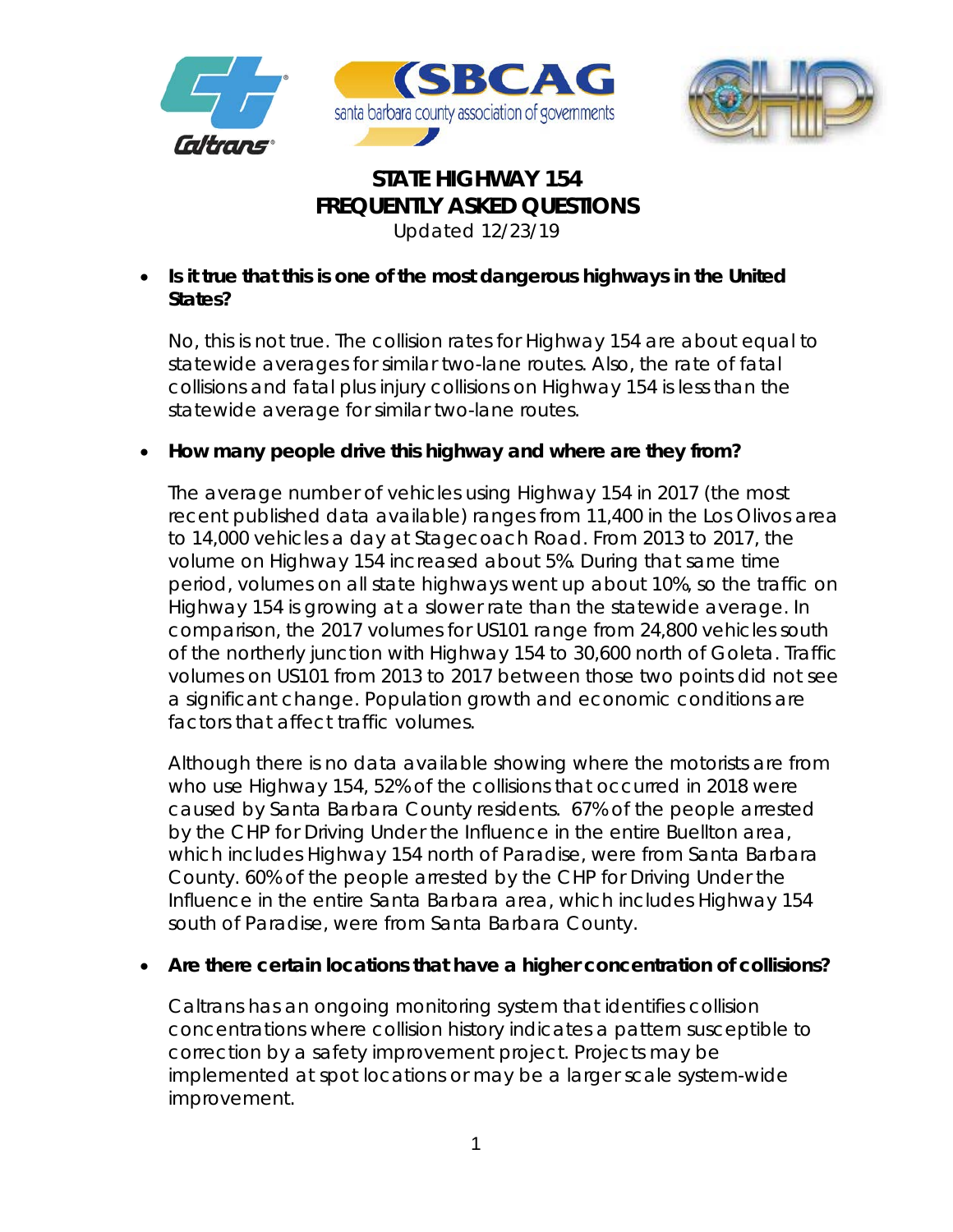The monitoring program has identified some sections of Highway 154 and some intersections that are experiencing an above average collision frequency. Those locations are investigated and if a correctable pattern is identified, then countermeasures are put into place to reduce the number and severity of the collisions. Those countermeasures include projects and maintenance activities, many of which have already been constructed or are planned for construction.

#### • **Is it possible to prevent trucks from using the highway?**

Caltrans' mission is to "Provide a safe, sustainable, integrated and efficient transportation system to enhance California's economy and livability." Trucking is a vital component of California's economy, so it is important to balance safety with the need for accessibility.

There are existing truck restrictions on certain portions of Highway 154. According to the Caltrans website, trucks hauling hazardous waste are not allowed on Highway 154 between Highway 246 and Santa Barbara except for pickup and delivery. There is also a yellow advisory for trucks longer than a 30' kingpin to rear-axle length from Santa Aqueda Creek (PM 10.0) near Armour Ranch Road to Highway 192 (PM 31.6). There are signs in place reflecting these restrictions and maps are available on the Caltrans website that truckers can use for their route planning. To further encourage through trucks to stay on US101 instead of taking Highway 154, there is existing signage at the northerly interchange advising trucks to stay on US101 and similar signage has recently been ordered for the southerly interchange in Santa Barbara.

Highway 154 does not have a high rate of collisions involving trucks, so further truck restrictions are not recommended. Passing lanes and turnouts have been provided at multiple locations along Highway 154 to enable faster-moving vehicles to safely pass slower-moving vehicles.

### • **Can we lower the speed limit?**

The setting of speed limits is not an arbitrary process. It requires a rational defensible determination to maintain public confidence and compliance. Speed laws are enacted by the State Legislature and compiled in the California Vehicle Code (CVC). These statutory requirements allow Caltrans to set speed limits that are uniform, rational, and enforceable with full support of the judicial system. For Highway 154, California Vehicle Code Section 22349 establishes a statutory maximum speed limit of 55 mph. California Vehicle Code Section 22354 grants Caltrans the authority to reduce speed limits below the statutory maximum speed limit. However, reduced speed limits may only be established based on an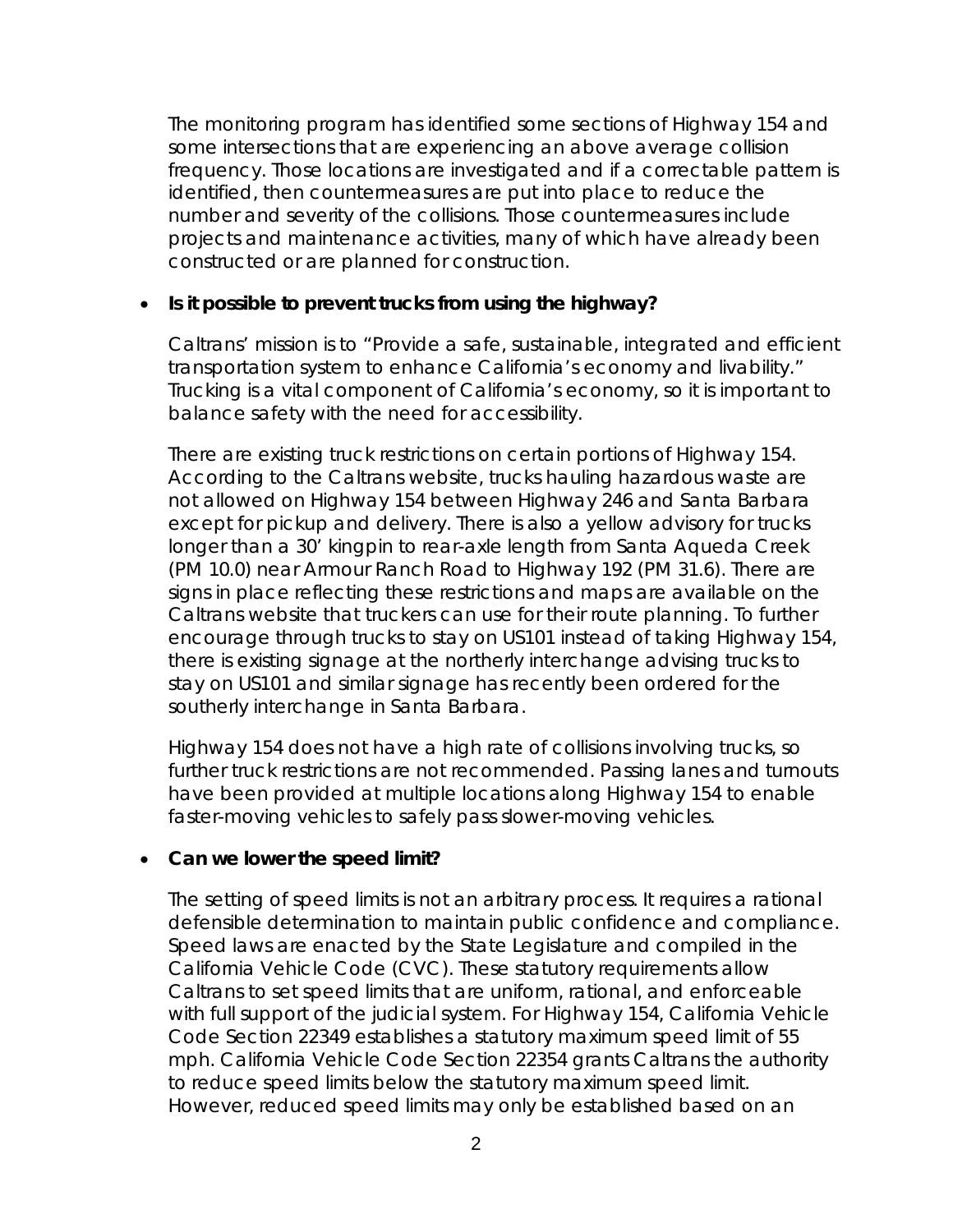Engineering and Traffic Survey (E&TS) that has been performed in accordance with standard traffic engineering practices.

Attempts to lower the speed limit on Highway 154 have not been supported by an E&TS. Without an E&TS that justifies a lower speed limit, the CHP cannot enforce the speed limit using electronic measuring devices such as Lidar or radar.

### • **Can we install a concrete barrier, painted median, or other divider down the center of the highway?**

Due to the narrow shoulders on many parts of Highway 154, a median barrier or other divider cannot be installed because there is insufficient room for a disabled vehicle to pull over and still allow other vehicles to pass. Also, this area is prone to wildland fires and fire equipment would not have the ability to pass stopped traffic in an emergency incident.

Furthermore, adding a barrier would raise the speed limit on the highway to 65 mph because it could then be classified as a divided highway per the California Vehicle Code, and many portions of Highway 154 are not designed for a 65 mph speed limit.

Widening the road to provide a painted median would have substantial environmental impacts and be cost prohibitive in many locations due to the terrain. Depending on the width of the painted median, it could result in Highway 154 being classified as a divided highway, which could raise the speed limit to 65 mph. Opportunities for widening are always considered when a pavement rehabilitation project is proposed.

Centerline rumble strips have been shown to be very effective in helping prevent cross-median collisions and are preferred over the use of delineators, which are plastic poles either glued on or screwed down. Delineators are difficult to maintain because they can be damaged or dislodged when vehicles drift onto the centerline. A dislodged delineator in the middle of the road can cause drivers to make evasive maneuvers to avoid hitting it, which could result in more collisions. Debris from damaged delineators can also end up in the creeks and lake. Rumble strips are maintenance-free, so they remain effective all the time.

#### • **Can we install stop signs at the intersections to slow people down?**

Caltrans follows the warrants listed in Section 2B.07 of the California Manual on Uniform Traffic Control Devices 2014 Edition (Rev. 4) when evaluating the need for an all-way stop. Using a stop sign to control speeds is not one of the warrants.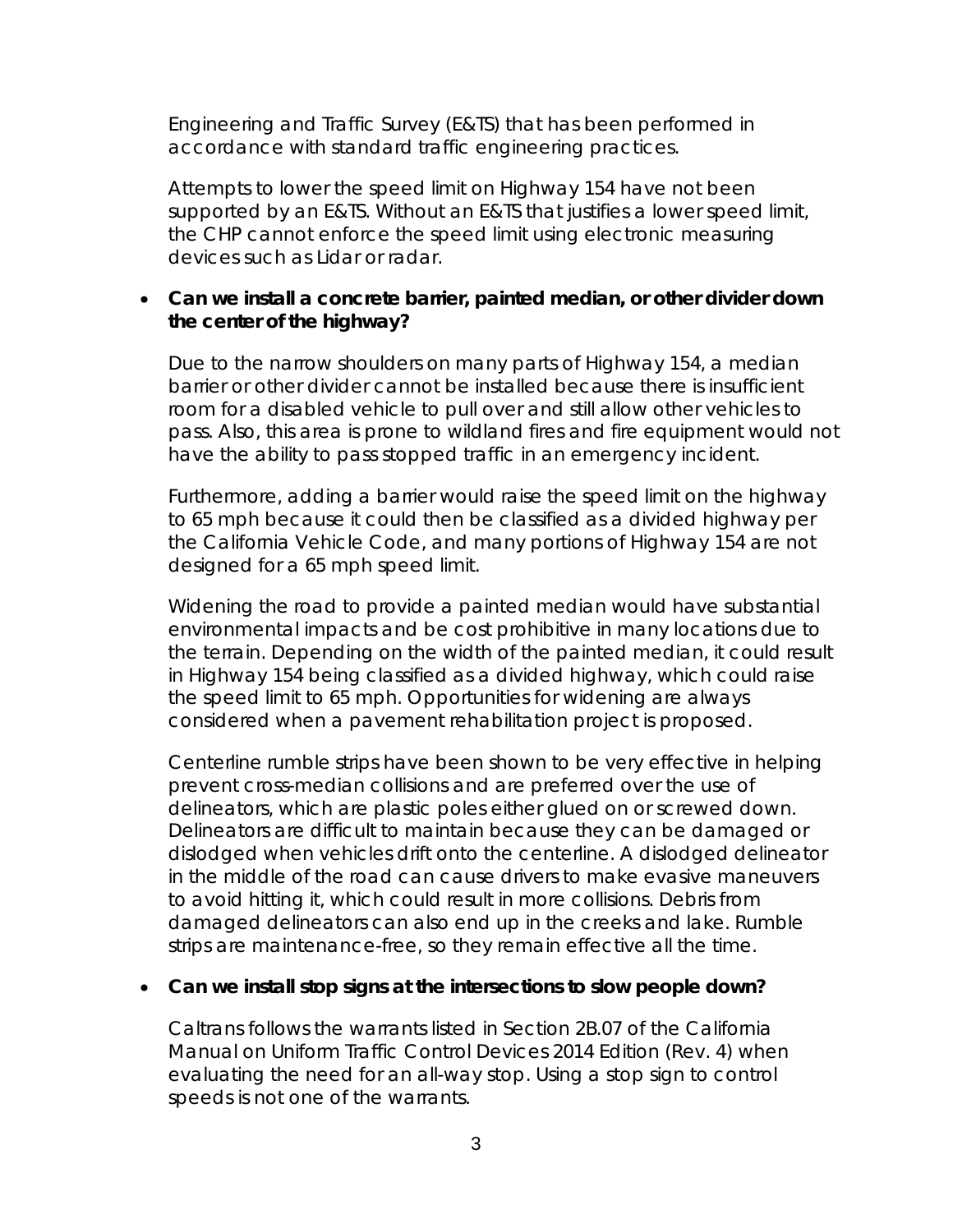At locations where an unwarranted stop sign is placed, drivers will often ignore the stop and roll through the intersection, or worse, not even notice the stop sign and drive through it at full speed or use their brakes at the last minute. This is not expected by the other drivers and pedestrians at an intersection and can cause collisions. Also, rear-end collisions often increase when stop signs are installed. Therefore, unwarranted stop signs are not recommended because of the likelihood that it will result in an increase in collisions at the intersection.

### • **Can we use photo enforcement?**

Public safety and public trust are increased by having a uniformed officer patrolling the highway instead of Automated Speed Enforcement (ASE) for the following reasons:

- 1. *Unsafe speed behaviors not addressed by ASE.* Although unsafe speed is one of the leading causes of traffic collisions, it does not necessarily mean the vehicle at fault was traveling above the speed limit. Unsafe speed is often determined to be the primary collision factor when vehicles are traveling well below the posted limit and the driver is unable to stop his/her vehicle in time for pedestrians or slow or stopped traffic. ASE systems will neither detect nor deter this type of unsafe speeding.
- 2. *Reduction in officer contacts would lead to less discovery of other public safety violations.* When officers make personal contact with a violator during an enforcement stop, the officer can discover other potential violations such as driver's license suspensions, unsafe vehicle equipment violations, driving under the influence violations, and other more serious crimes as well. To the extent ASE results in fewer enforcement stops, there would possibly be a reduction in enforcement of these additional public safety related violations.
- 3. *Multiple citations can be issued before the user has knowledge of a violation.* Previous legislation proposed ASE citations be issued to the registered owner of a vehicle instead of the driver. A vehicle could be targeted for a citation multiple times before the registered owner receives a notice and realizes the violations have occurred, and it's possible that it's not even the registered owner who was driving the car at the time of violation.
- 4. *Lack of immediate education and behavior modification.* The traffic safety benefit of an ASE program is diminished because it does not include immediate traffic safety education to a driver to modify behavior. If an officer stops a driver for speeding, the officer can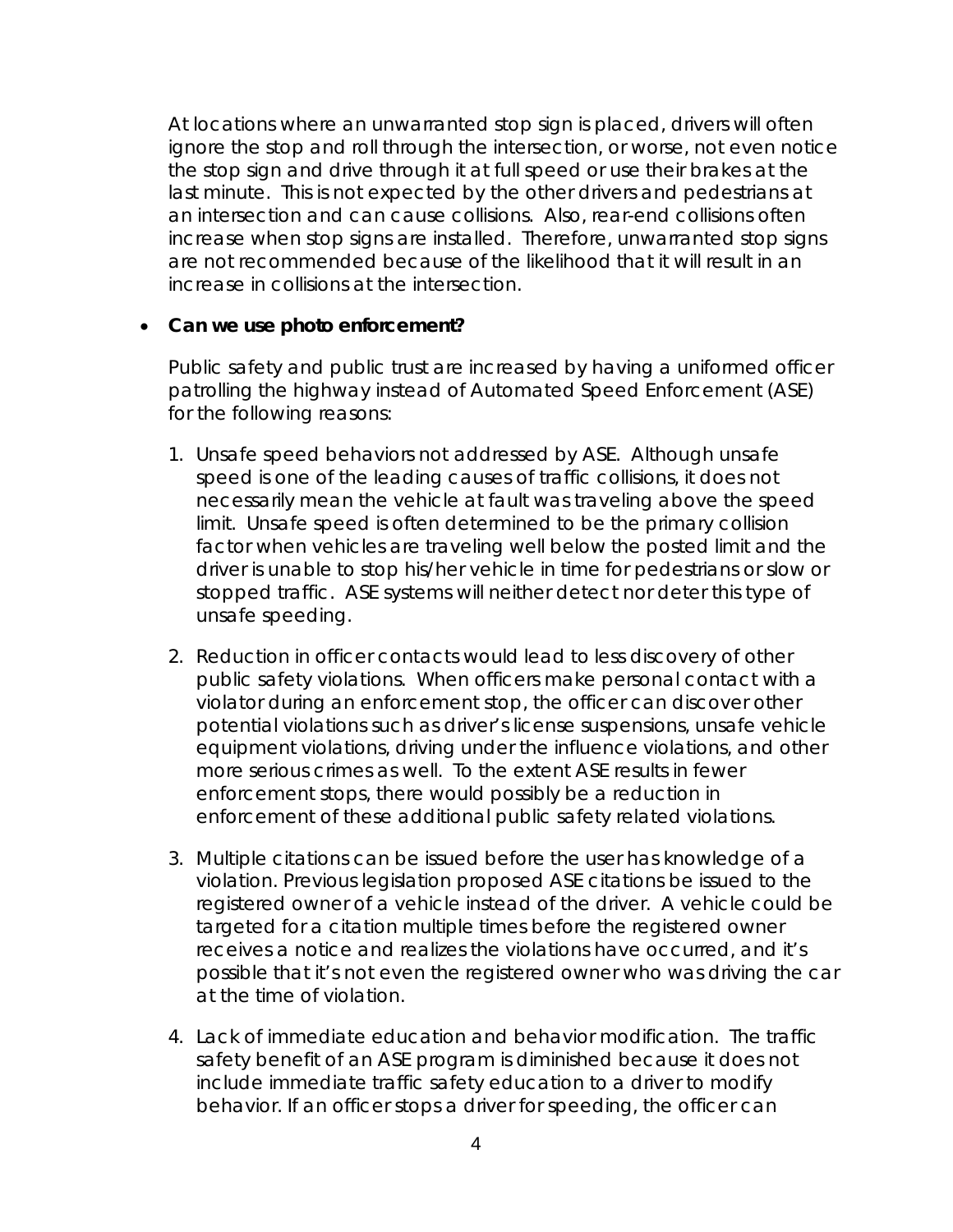immediately stop the unsafe behavior and educate the driver about the dangers of unsafe speeding in the context of the specific situation. ASE systems have no immediate education component, and any behavior modification that occurs will be delayed, general, and impersonal.

5. *Lack of consequences for continued unsafe driving.* ASE systems that target the vehicle and not the driver remove a crucial component of the state's traffic safety framework: driver license record points. A driver who commits multiple moving violations or who has otherwise demonstrated he/she cannot operate a vehicle safely will accumulate points and eventually receive a license suspension due to negligence. This process helps the DMV and law enforcement determine when someone is an unsafe driver, and impound authority provides a valuable tool for officers to remove unsafe drivers from the road. The process is designed to ensure habitually unsafe drivers lose their driving privilege and can no longer endanger other drivers. A driver cited by ASE, however, could be cited countless times without any effect on driving privilege so long as the driver has the ability to pay. This limits the traffic safety benefits of the ASE program. The problem is exacerbated when the negligent driver is not the registered owner and has no direct consequence for their negligent behavior.

### • **Can we use the electronic message signs on US 101 to tell people not to use Highway 154?**

Caltrans' policy is that changeable message signs (CMS) are only used for traffic incidents, unexpected conditions, special events, travel times, AMBER alerts, road closures, and approved safety messages. Using a CMS to encourage drivers to take a different route when there is no traffic incident or other condition that warrants the use of the sign does not meet that criteria. It would also reduce the effectiveness of the sign when a condition existed on Highway 154 that actually warranted the redirection of traffic.

### • **Can we install "high crash area" or similar signs at certain locations?**

Signs have been installed at several locations on Highway 154 stating "Safety Corridor, Don't Drink & Drive". High collision locations are identified through Caltrans' collision monitoring program and if a correctable pattern is identified, countermeasures are implemented to reduce the number of collisions at that location. "High crash area" signage is not an acceptable countermeasure because it does not address the problem. Also signs on state highways must comply with the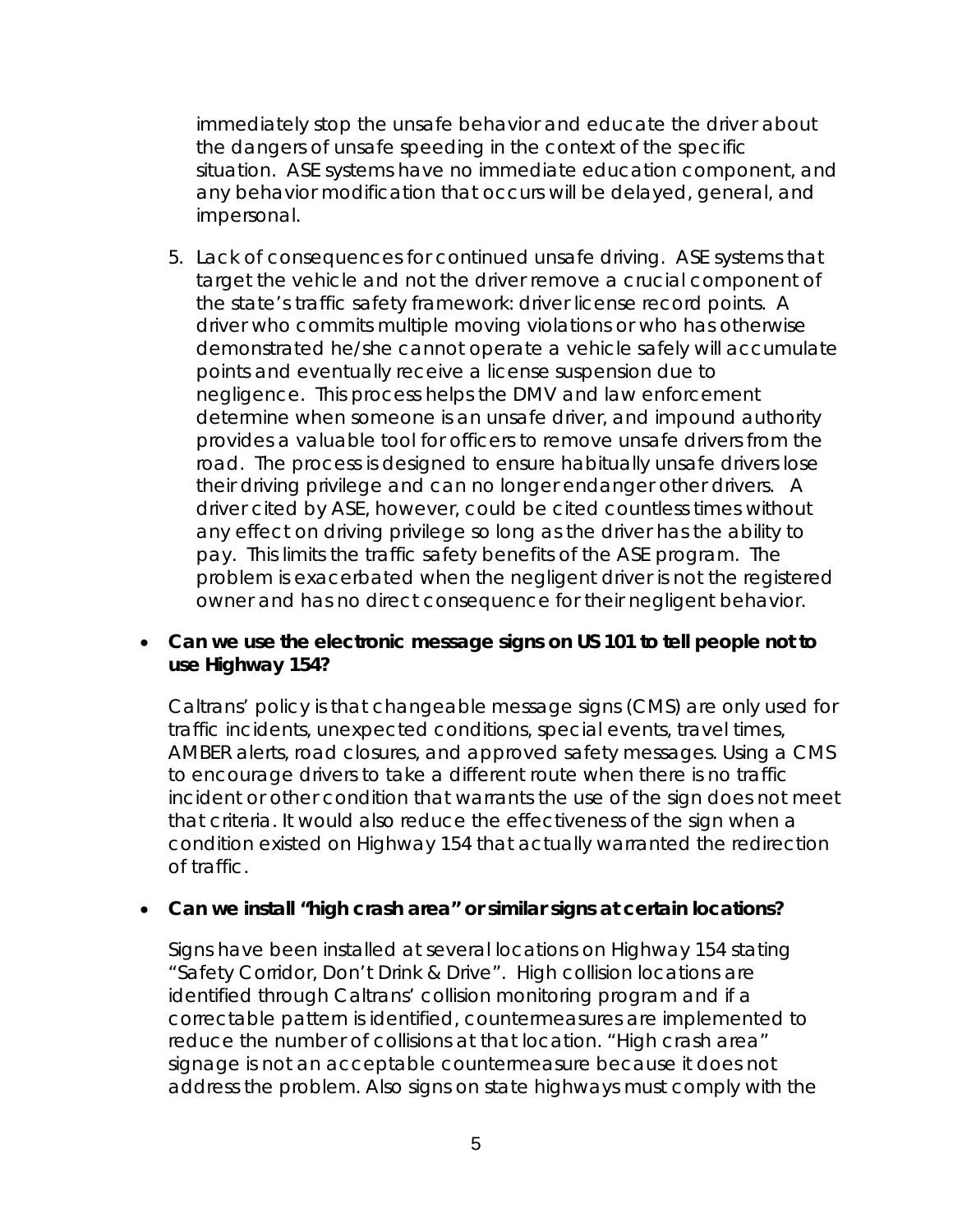California Manual on Uniform Traffic Control Devices (CA MUTCD), and this type of sign is not an approved sign in the CA MUTCD.

There is a program available for families of victims of drunk driving to request memorial signage on the state highways. Information on this program can be found at the following website: <https://dot.ca.gov/programs/traffic-operations/victims-memorial-signs>

### • **Can we make Highway 154 a toll road?**

Public private partnerships to create toll roads have been used in California to address severe congestion or to help fund construction and maintenance of costly infrastructure such as bridges. Toll roads are not created to discourage traffic from using a route altogether, instead the tolls are structured to encourage drivers to carpool or use a route during non-peak hours. Toll facilities are typically newly constructed parallel routes and do not decrease the number of non-toll lanes on an existing highway. That said, however, California law currently does not allow the creation of new toll-road partnership opportunities. Further, US 101 could not be considered an acceptable alternative route because there are many residents and businesses along Highway 154 who are not served directly by US 101 and must use Highway 154 for access. In addition, there would not be toll exemptions to locals or those doing business in the area. If Highway 154 became a toll road without constructing an acceptable parallel route, all federal funds that have been used to construct and improve Highway 154 throughout the years would have to be returned to the federal government, which would defeat the purpose of trying to use tolls to raise funds to maintain the highway. Generally speaking, very large traffic volumes are needed to make a toll road self-sufficient. Highway 154 does not have that kind of volume.

# • **Can we install vehicle speed-feedback signs?**

Caltrans may install permanent electronic Vehicle Speed Feedback signs if there is a significant correctable collision pattern at a specific location and other countermeasures such as curve warning signs have not resolved the problem. Additionally, Caltrans may permit local jurisdictions to install and maintain Vehicle Speed Feedback signs on state highway systems under a Caltrans encroachment permit at approved locations.

The public can request that the CHP place a temporary radar trailer at a specific location, but there are a limited number of trailers available and adequate shoulder width would be needed so as not to interfere with vehicles or bicyclists.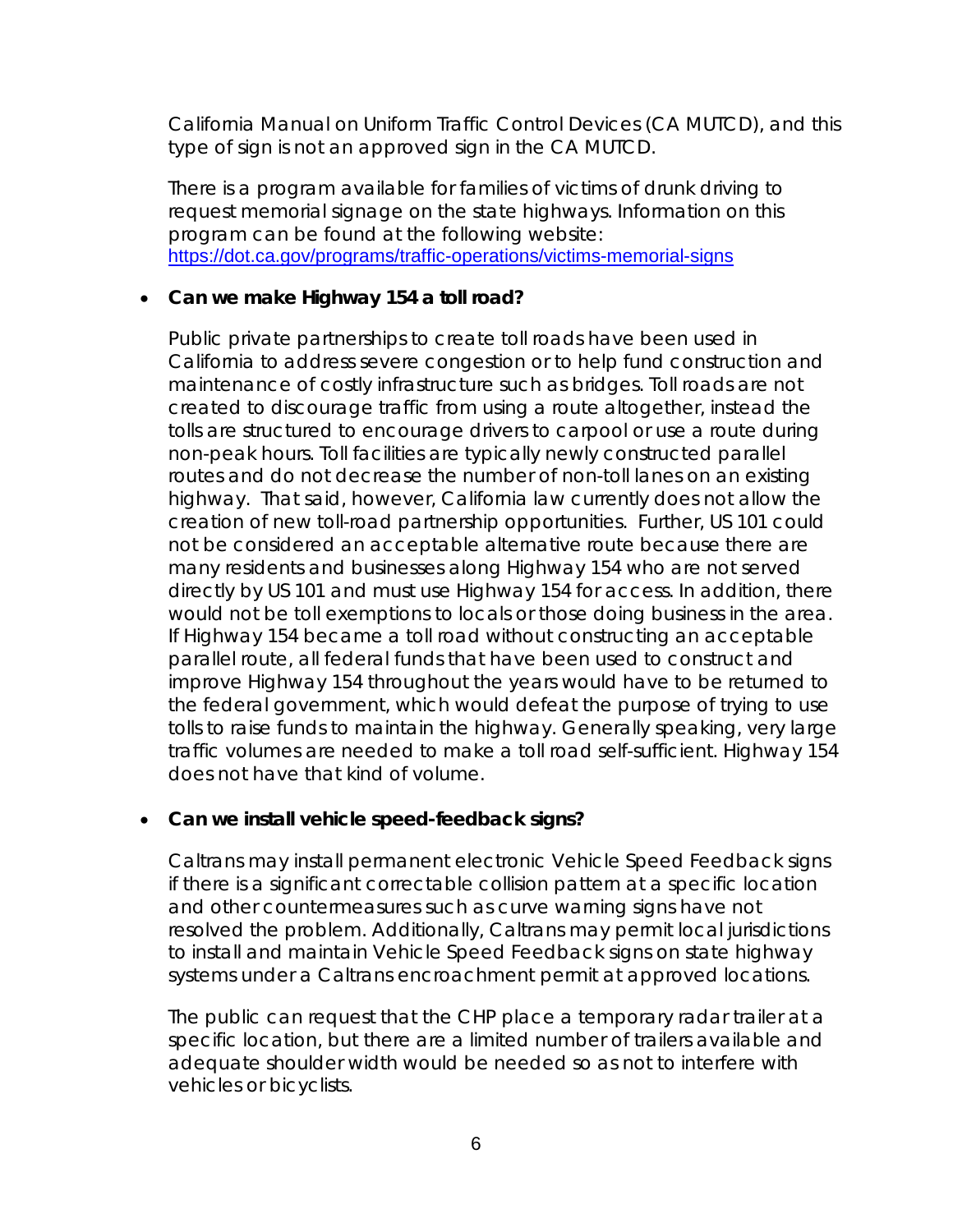### • **Can we straighten out curves and widen the shoulders?**

Due to the terrain, straightening out all the curves and widening all the shoulders would have substantial environmental impacts and be cost prohibitive. Widening shoulders is considered with every pavement rehabilitation project and implemented to the extent feasible. Caltrans' collision monitoring program identifies locations with high run-off-the-road rates, which could trigger a project to straighten out a curve if other more cost-effective countermeasures are unsuccessful.

### • **Can we get Google Maps to tell people to take US 101 instead of Highway 154?**

Asking Google and other mapping programs to change their mapping is a common request from the public and agencies throughout the United States. The City of Buellton and the County of Santa Barbara have both attempted to contact Google regarding redirecting traffic with no success. These are public roads and Google is a private company. Absent a legislative act to regulate Google and other mapping programs, the government and the public have no control over the dissemination of this information.

### • **Can we restrict bicyclists from using the highway?**

One of Caltrans' goals is to "Provide a safe transportation system for workers and users and promote health through active transportation and reduced pollution in communities." The term "active transportation" refers to pedestrians and bicyclists. Restricting bicyclists would be contrary to that goal and there are no correctable collision patterns involving bicyclists that would support such a restriction.

### • **Can we increase the fines for traffic violations?**

Highway 154 does not meet the requirements of the California Streets and Highways Code Section 97 for a Safety Enhancement Double Fine Zone. To meet the criteria, the rate of total collisions needs to be at least 1.5 times the statewide average for similar roadways during the most recent three-year period. In addition, the rate of head-on collisions must be at least 1.5 times the statewide average for similar roadways during the most recent three-year period for which data is available. Neither of these criteria are met for Highway 154.

It would require a legislative act to modify the Streets and Highways Code for Highway 154 to be designated as a double fine zone.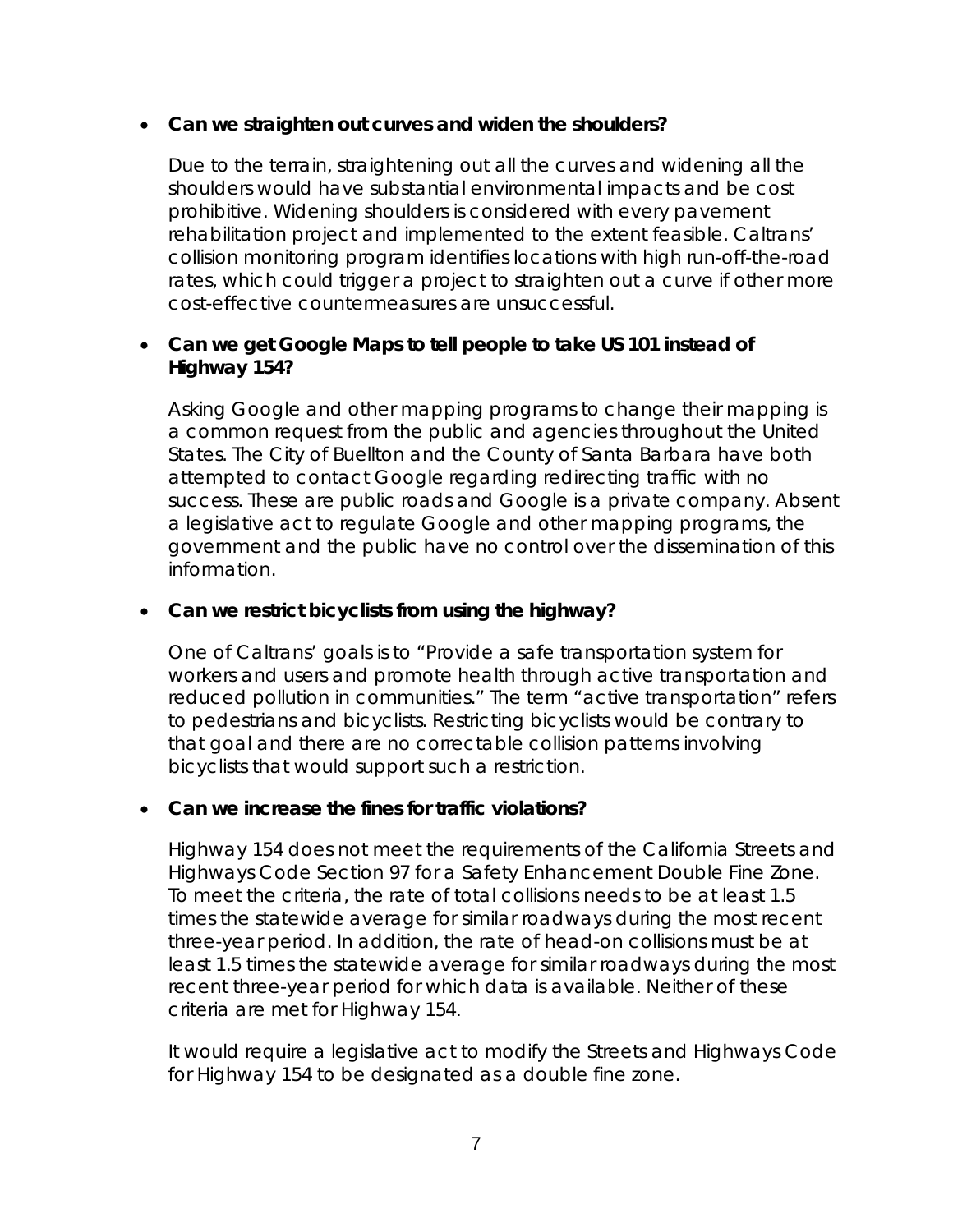### • **Can we install more rumble strips?**

Centerline rumble strips have been installed along the entire length of Highway 154 and shoulder rumble strips have been installed from the northerly interchange of US101/SR154 through Los Olivos to the Cachuma Village intersection west of Cachuma Lake. Shoulder rumble strips are not installed in locations with narrow shoulders due to the impact it would have on bicyclists.

### • **What is Caltrans doing to make this highway safer?**

A significant amount of time and money has been invested to make Highway 154 safer. In the past 10 years, Caltrans has initiated about 100 traffic investigations for Highway 154. Although these investigations can be triggered by Caltrans' highway safety monitoring program or operational issues, most of the investigations were initiated because of concerns raised by the public. There have been more investigations done on Highway 154 than any other state highway in Santa Barbara County except for US 101 and Highway 135. Thirty-five of the 100 investigations on Highway 154 resulted in some improvement to the highway. These improvements range from minor improvements that can be addressed by our maintenance department, such as changes to signing and striping, installation of delineators, or trimming vegetation; to major improvements that require initiation of a project.

Some of the recent projects that have been completed or will be completed on Highway 154 to address safety concerns include:

- RUMBLE STRIPS: Four rumble strip projects were completed between 2011 and 2019. Centerline rumble strips have been installed on the entire stretch of Highway 154 and shoulder rumble strips have been installed from the northerly interchange of US101/SR154 through Los Olivos to the Cachuma Village intersection west of Cachuma Lake.
- STRIPING: Three striping improvement projects were completed between 2018 and 2019 to upgrade the 4" wide stripes to 6" wide to make them more visible. Any remaining areas where the stripes are still 4" will be upgraded with the next pavement overlay. Numerous other small striping improvements have also been completed as a result of traffic investigations.
- SIGNAGE: All the curve warning signs on Highway 154 will be upgraded beginning in 2020. Signage on US 101 in Santa Barbara recommending northbound trucks use US 101 instead of Highway 154 has been ordered. There is already similar signage on US 101 for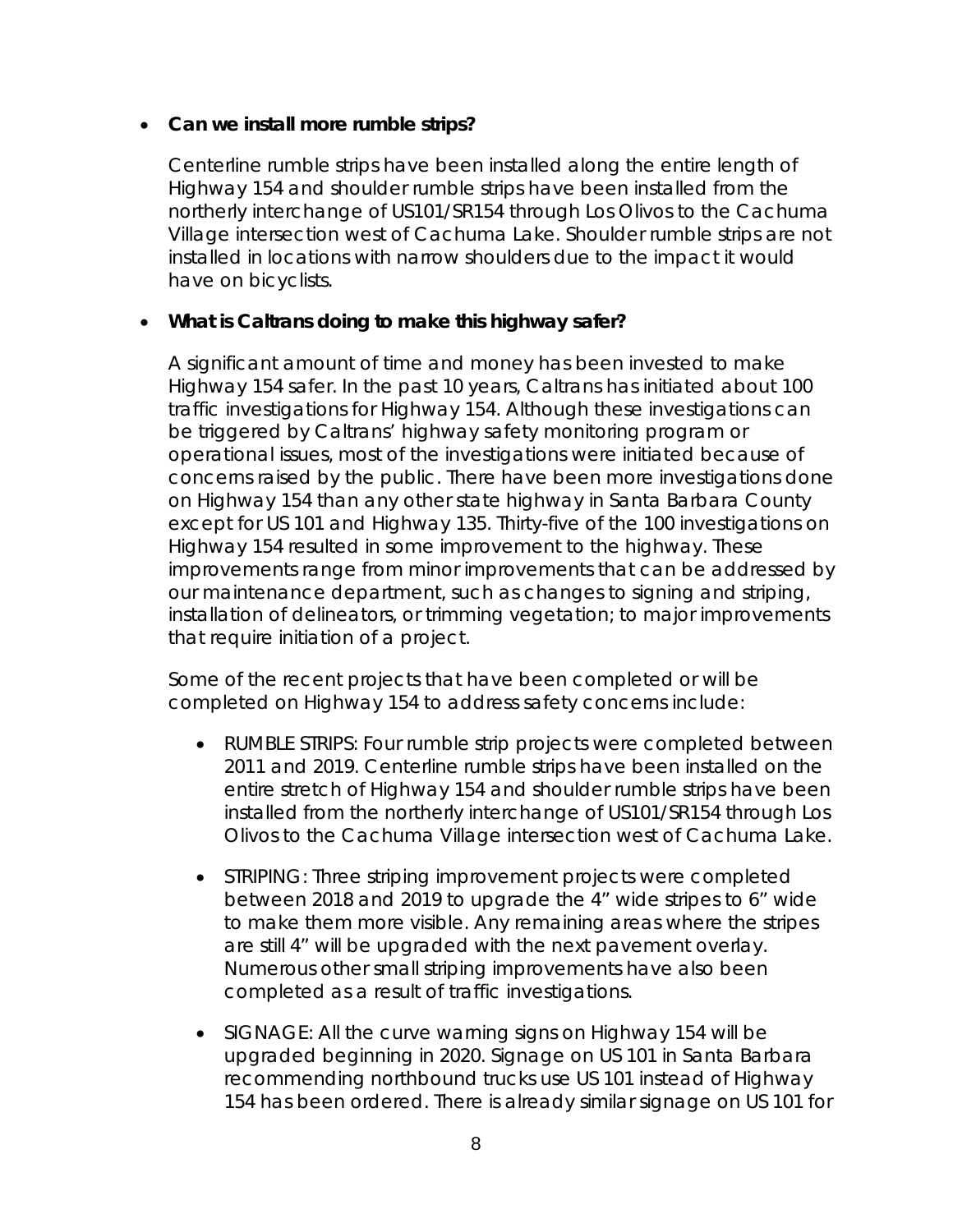southbound trucks approaching the northerly interchange with Highway 154. There have also been numerous signs installed along Highway 154 as a result of traffic investigations ranging from curve warning signs, flashing beacons, intersection warning signs, speed limit signs, signs restricting trucks in certain areas, and many others.

- TRAFFIC CALMING: A roundabout was installed at the Highway 154/Highway 246 intersection in 2014 and another one will be installed at the Highway 154/Edison/Baseline intersection in 2022.
- FLASHING BEACON: Overhead flashing beacons were installed at the Highway 154/Edison/Baseline intersection in November 2019 to improve visibility of the stop signs.
- BARRIERS: New guardrail was installed at two locations between Postmile (PM) 23.8 and PM 27.4 in 2019. Guardrail was reconstructed at two other locations between PM 25.4 and PM 29.3 in 2013. Barrier fencing was installed on Cold Springs Bridge in 2012 to discourage people from jumping off the bridge.
- PAVEMENT TREATMENT: A High Friction Surface Treatment (HFST) will be placed at 5 locations in 2022 that are experiencing a high concentration of collisions during wet roadway conditions. It is estimated that this improvement will result in a reduction of 127 collisions over a 10-year period.
- PASSING LANES AND TURNOUTS: Passing lanes and turnouts have been constructed to discourage illegal passing.
- LANDSCAPE MAINTENANCE: Caltrans' maintenance crews are regularly trimming vegetation so it doesn't encroach on the shoulders and to maintain sight distance at the intersections.

In comparing the 10-year rate of fatal collisions versus the most recent 3-year rate, it appears that these improvements, along with CHP education and enforcement, and improved vehicle safety features have been successful. The fatality rate has dropped by almost half over that time, and initial indications show even more reductions in 2018 and 2019. The total collision rate and fatal plus injury rate have also declined over that time.

Caltrans will continue to monitor the safety of the highway, address hot spot locations as they arise, and respond to public concerns.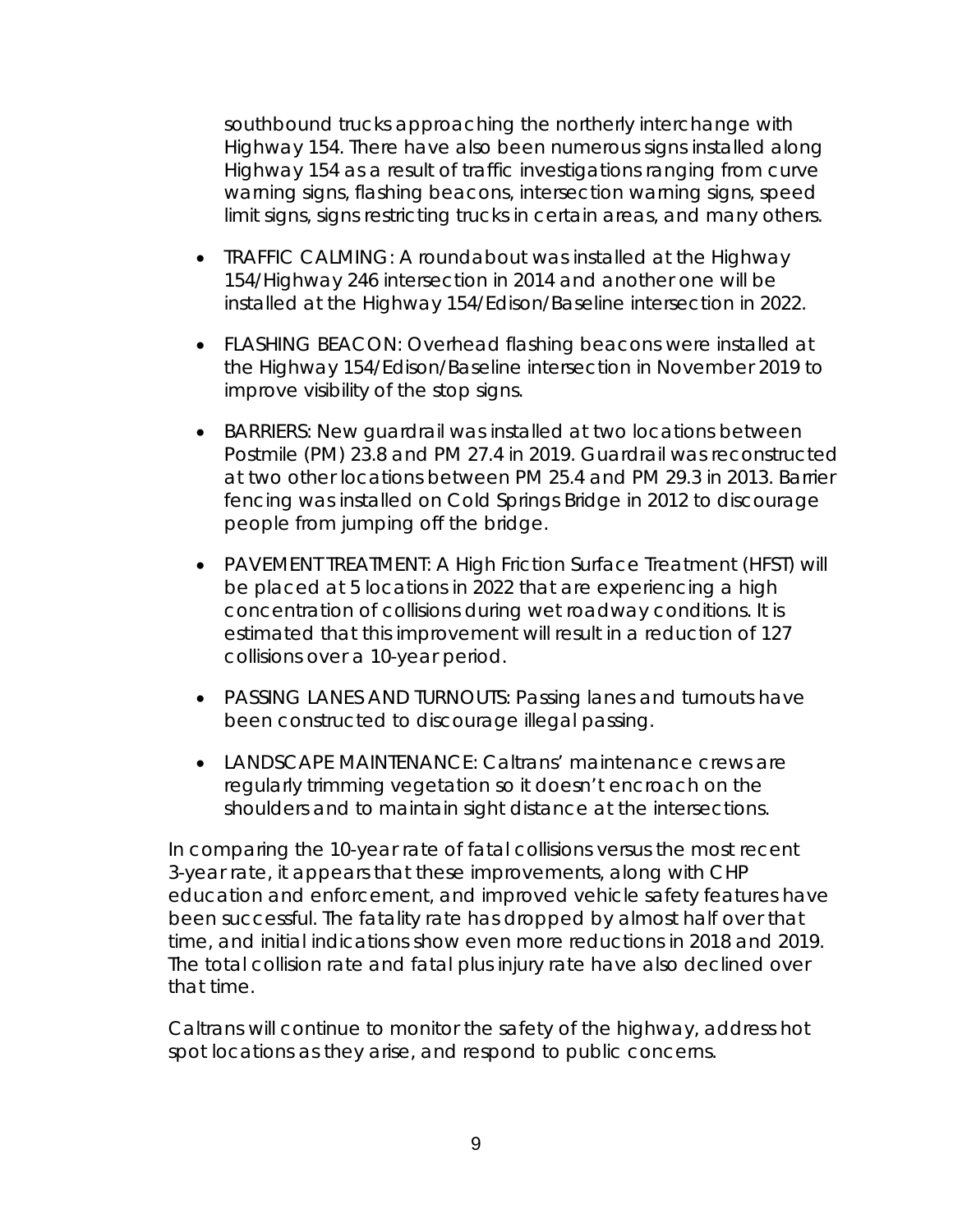### • **What is the CHP doing to make this highway safer?**

CHP provides information to the public about traffic safety through social media, radio interviews, in person community events and presentations, through CHP traffic safety programs, such as Start Smart, Age Well Drive Smart, and Every 15 Minute Program. CHP utilizes "in-View" patrol and enforcement tools/techniques to stop and contact motorists when traffic violations are observed or called in by the public. CHP utilizes an internal program to track all traffic complaints when complaints are called into the local CHP office. CHP also utilizes collision data to focus resources and grant programs to target high collision areas and or specific traffic safety concerns local communities may have.

The CHP received a grant to provide additional enforcement on Highway 154 and education to the public regarding traffic safety and the dangers of driving while under the influence. The grant ended on 9/30/19. They have submitted another proposal for the 2020/2021 grant cycle.

The CHP is continuing to provide enforcement and education to the motoring public. The CHP is working with other state and local partners to provide solutions to the communities' concerns about Highway 154.

### • **What is the Santa Barbara County Association of Governments (SBCAG) doing to make this highway safer?**

SBCAG is the regional transportation agency for Santa Barbara county working with the state, federal and local government partners to plan, fund, and deliver transportation infrastructure projects. The agency has a long-established interest in regional collaboration to address traffic safety along Highway 154. This is exemplified in efforts to engage in regional initiatives to help to reduce fatalities and injuries, promote efforts to educate the public on traffic safety, and support funding of public safety agencies to enforce traffic laws.

In November 2019 the SBCAG Board of Directors formed the Highway 154 Safety Committee, a standing committee to support on-going efforts of SBCAG as a regional entity in assisting public agencies with addressing safety on Highway 154.

SBCAG, in partnership with the Santa Ynez Band of Chumash Indians, is 12 months into an 18 month-long study of traffic circulation and safety in the Santa Ynez Valley. The purpose of the Santa Ynez Valley Traffic Circulation and Safety Study is to comprehensively assess and identify needed circulation and safety improvements for the multi-modal transportation needs of the Santa Ynez Valley. The Santa Ynez Valley is